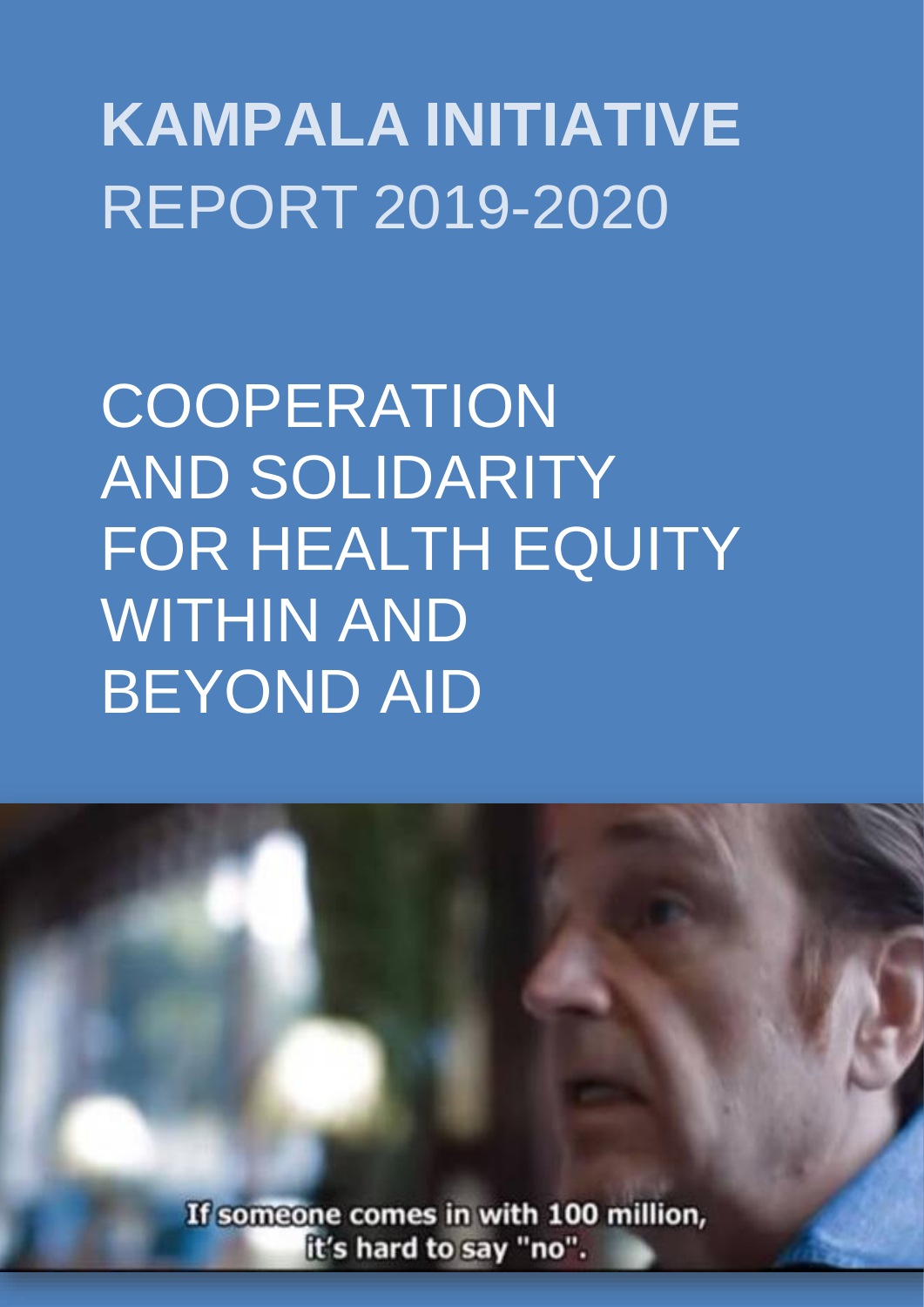### KAMPALA INITIATIVE: REPORT 2019-2020 **COOPERATION AND SOLIDARITY FOR HEALTH EQUITY WITHIN AND BEYOND AID**

Dear colleagues, Dear reader,

This report is intended to provide a summary of activities and outcomes from the first year of the Kampala Initiative and to inform ideas for the future of the Initiative. It is not intended to be comprehensive nor to evaluate the Kampala Initiative and its initial progress. Nevertheless, as well as using the report for our upcoming strategic planning, we will also use it to bring the Kampala Initiative to the attention of a broader audience.

Thanks to all who have contributed to bringing forward what we started in November 2019 with the "Kampala workshop on cooperation and solidarity within and beyond aid". More to come!

The authors,

Kampala Initiative Steering Group Kampala Initiative Task Groups

*"Through the Kampala Initiative, we commit to expose, explore, challenge and transform health aid through dialogue, advocacy, activism and action. We commit to build cooperation and solidarity for health, within and beyond the practice of aid, to build a future where health justice and equity are realised, and aid is no longer a necessity." (Kampala Declaration)*

**For many countries and societies** struggling with access to health and health equity, aid is still a challenging reality, and this reality needs to be examined and acted on: What's wrong with "health aid" and its actors, structures, paradigms and policies, methods and processes, and how can the failures and shortcomings of aid be addressed? All in all, how to achieve cooperation and solidarity within and beyond "aid"?

**The Kampala Initiative** is a democratic civil society space and structure (alliance, community) of independent, critical-thinking activists and organizations across Southern and Northern boundaries.

**Within this space**, the critique of aid shall lead to formulating, promoting, disseminating and seeking political traction for a new, broadly shared civil society narrative on cooperation and solidarity within and beyond aid.

**The concrete activities** of the Kampala Initiative will be focused on an (open) set of thematic fields that need particular civil society attention and on a related set of critical, concrete and catalytic cases as entry points for joint interventions.

[www.medicusmundi.org/kampalainitiative](http://www.medicusmundi.org/kampalainitiative)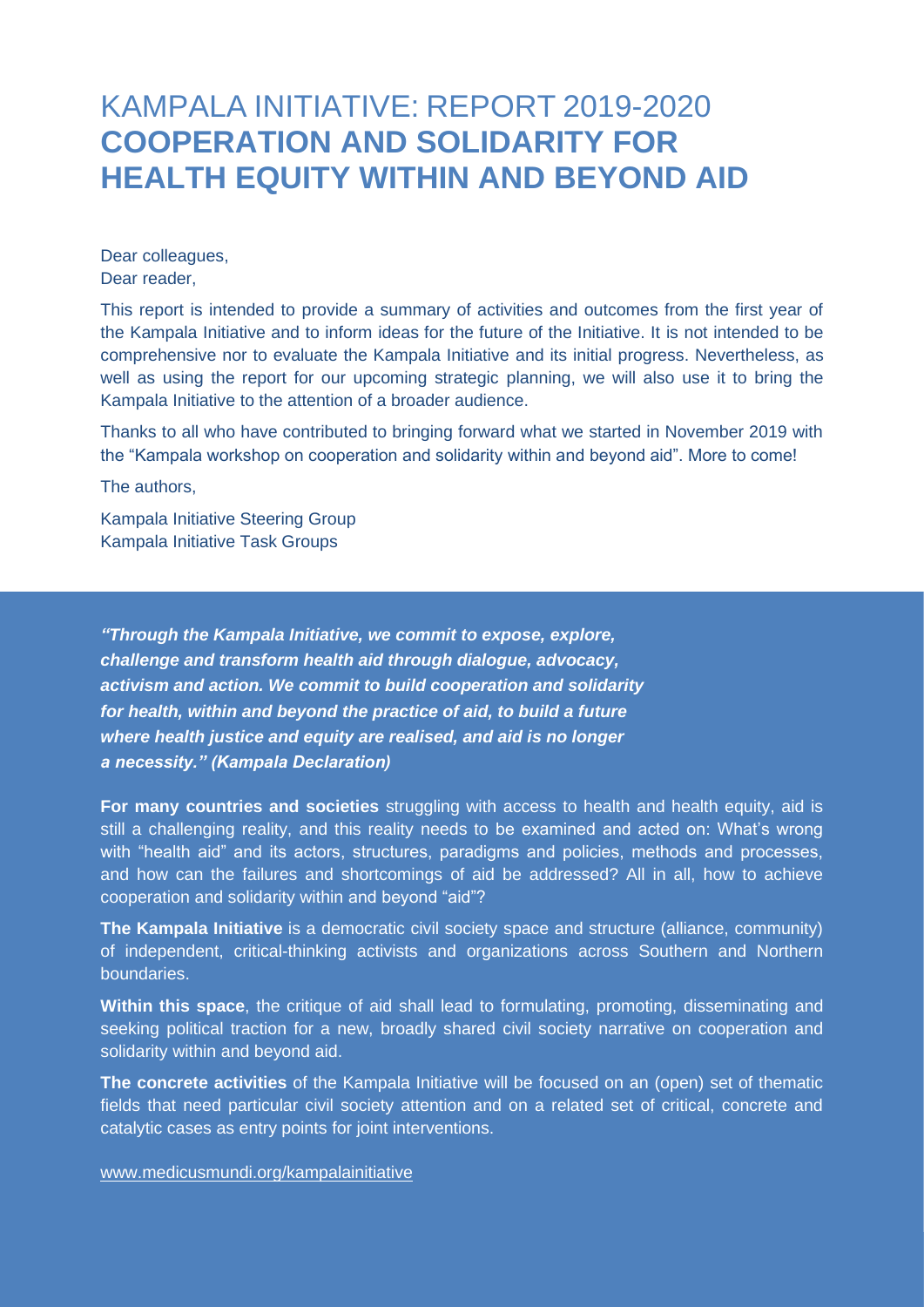### KAMPALA INITIATIVE: HISTORY, INITIAL VISION AND AMBITIONS, FIRST STEPS

In July 2019, the Medicus Mundi International Network and the People's Health Movement launched a call to engage in the planning of a civil society workshop on health cooperation in Kampala, Uganda.

During the preparation process of the workshop, a continuously growing team of co-organizers (including ACHEST, CEHURD, CMPD, FIRD, Health Poverty Action, HURIC, IGGT, NWAAF, SEATINI, Wemos) agreed to frame the workshop as a launch event of a longer process – we optimistically called it the "Kampala Initiative" – of sharing, strategizing and hopefully joint action among civil society organizations critically engaged in or dealing with "health aid" and its actors and practices. Initial support for the Kampala Initiative preparations, workshop and launch was generously provided by the Open Society Foundations.

Ahead of the Kampala workshop, the confirmed participants formed four [thematic](https://www.medicusmundi.org/kampalainitiative) working [groups,](https://www.medicusmundi.org/kampalainitiative) as follows:

- Aid stabilizing or overcoming an unfair global trade regime?
- Aid and its actors distorting/supporting national health policies, systems, processes
- Representation and voice(s) of civil society in global fora and processes
- From aid to "global solidarity beyond aid".

Each thematic group then selected a particular case for the workshop in view of sharing and deepening assessments and planning concrete civil society action. In October and early November 2019, the civil society workshop and the emerging "Kampala Initiative" were brought to the attention of a broader audience with a series of [four public webinars,](https://www.medicusmundi.org/kampalawebinars/) each of them prepared by one of the working groups and focusing on a challenging aspect of aid and on a related particular case.

#### **The Kampala Workshop**

The civil society workshop on "How to advance cooperation and solidarity within and beyond aid?" took place in Kampala, Uganda, on 15-16 November 2019. The [Kampala Workshop](https://www.medicusmundi.org/kampala2019/) created the expected space and dynamic. For two full days, the 25 invited experts, practitioners and activists engaged in intensive group work focusing on the cases selected by each thematic working group for the workshop, with short plenary sessions for providing feedback and steering the process.

The workshop concluded with the unanimous assessment by all participants to continue working together on selected cases as task groups, and to sustain and expand the Kampala Initiative.

#### **The Kampala Initiative**

After the workshop, a small "core group" met in Kampala for a debriefing session and to plan the immediate follow-up. In April 2020, the core group was transformed into a "steering group" of the Kampala Initiative, as part of a process of defining governance basics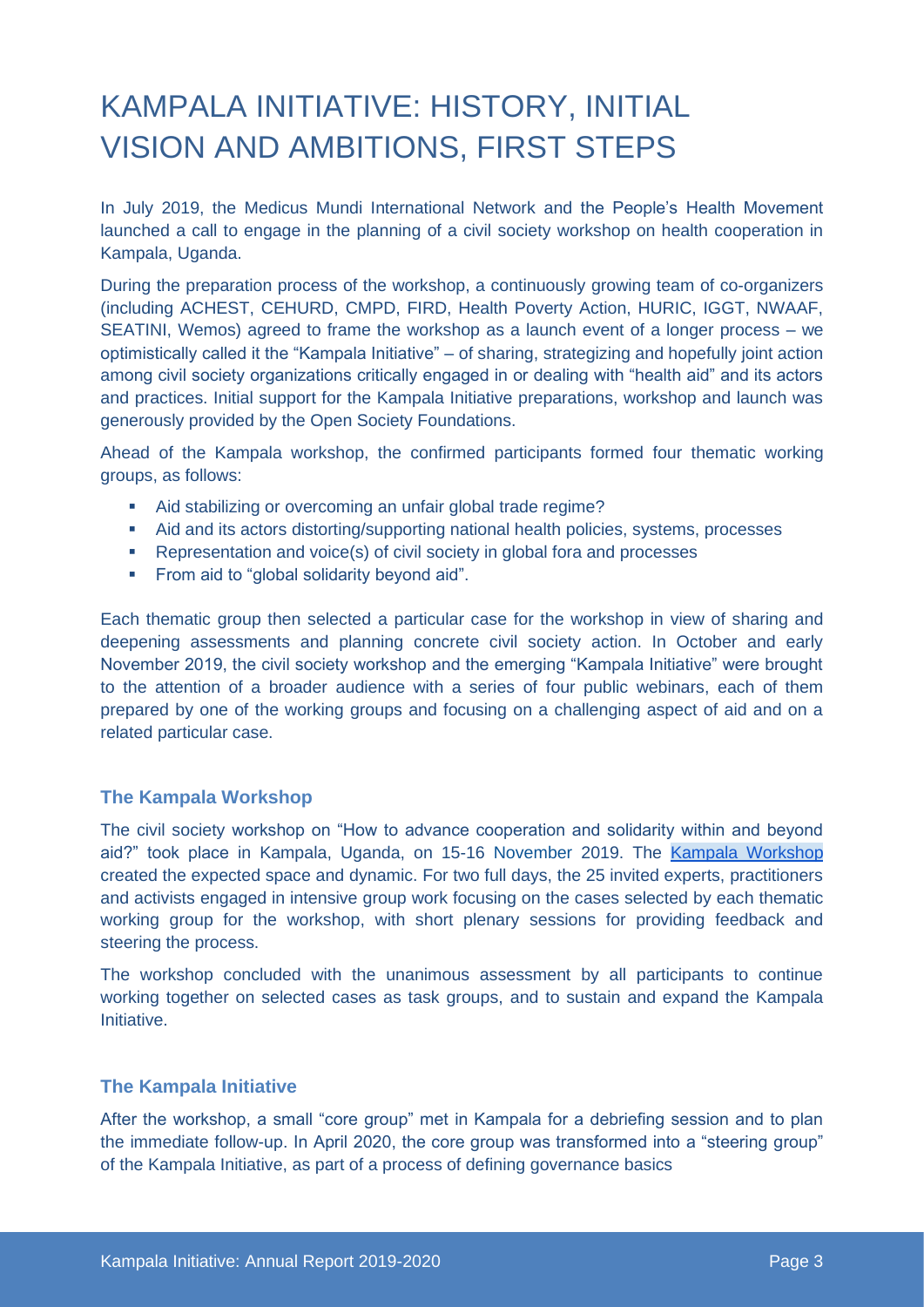We set up the [Kampala Initiative \(KI\)](https://www.medicusmundi.org/kampalainitiative/) as a democratic civil society space and community of independent, critical-thinking activists and organizations across Southern and Northern geographies. Within this community, the critique of aid "shall lead to formulating, promoting, disseminating and seeking political traction for a new, broadly shared civil society narrative on cooperation and solidarity within and beyond aid".

The ["Kampala Declaration](https://www.medicusmundi.org/kampaladeclaration/) on cooperation and solidarity for health equity within and beyond aid" (see next page) resulted from an intensive group process of co-drafting and co-editing and was finally released on 27 January 2020, as a reference document for the Kampala Initiative, and as a means to reach out to others. Institutions and individuals are welcome to join the Kampala Initiative by endorsing the Declaration. Since its launch, the declaration has been endorsed by 90 institutions and 80 individuals.

With this great initial response, a certain "push factor" was added to the already existing ambitions of the steering group. On this ground, and with a [work plan 2020](https://drive.google.com/file/d/1eaq0APoPsAWt7gWGYQec0XEgOvkrythp/view?usp=sharing) approved by the steering group in April 2020 based on a consultation of KI members, we framed core elements of what is to be done in order to sustain the momentum and to consolidate and carry forward the Kampala Initiative.

Our first "annual report" takes up the structure of this initial work plan.



Impressions from the Kampala Workshop, November 2019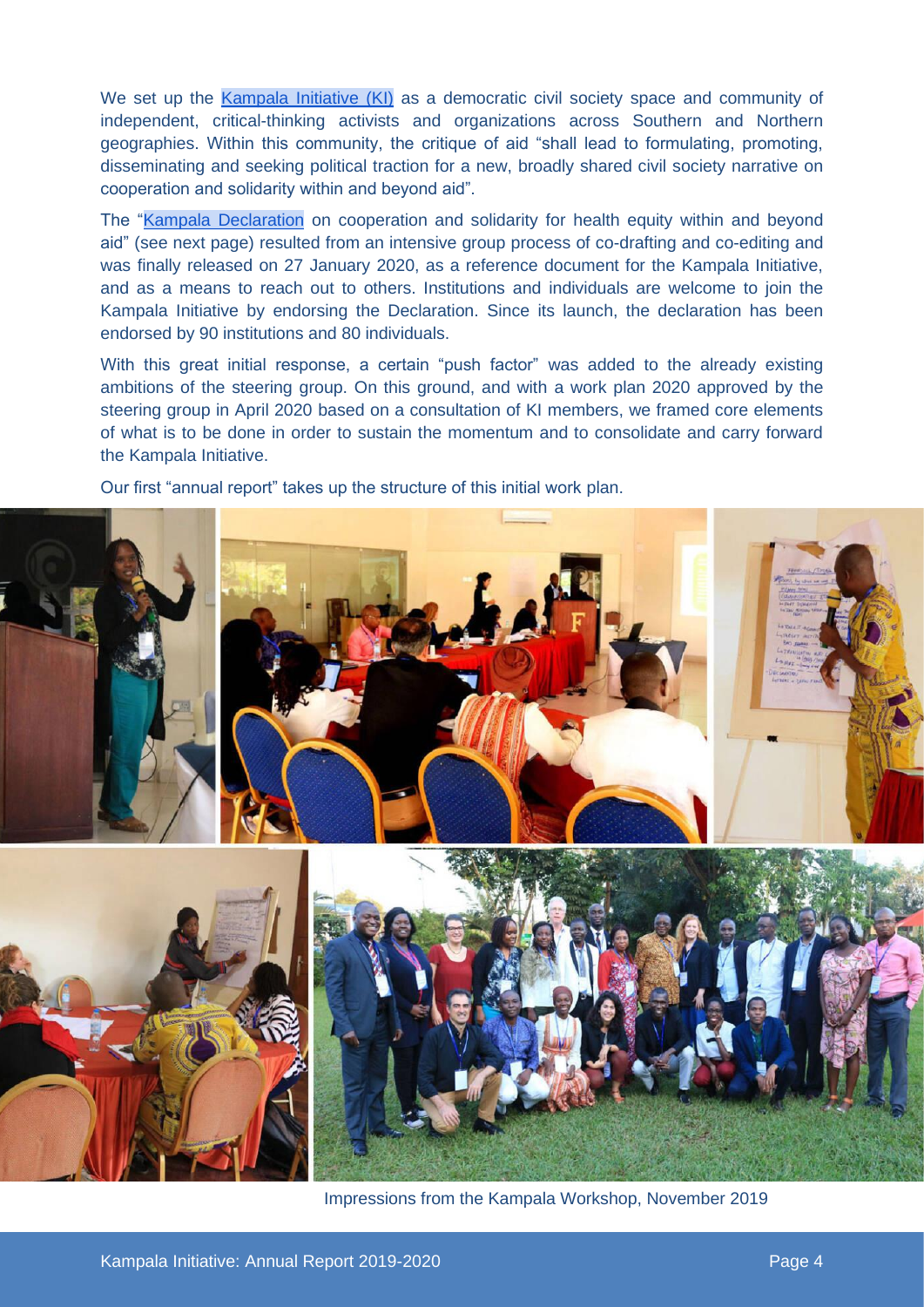### **KAMPALA DECLARATION** ON COOPERATION AND SOLIDARITY FOR HEALTH EQUITY WITHIN AND BEYOND AID

Across the world, health equity is denied, and development assistance for health – "aid" – often reinforces the power imbalances that underlie health inequities. The priorities of Northern donors dictate the aid agenda, implemented by NGOs and Southern 'partners' they fund. These priorities often clash with the needs and concerns of communities, governments and civil society in many countries around the world.

The aid space is dominated by powerful interests, while the voices of those most affected by health inequity are regularly tokenised or excluded from the conversation. Many actors within the sector – even among communities and civil society – do not question the underlying premise and structures of health aid. Their own ideas and world views have been shaped by, and for, aid and the industry that supports it. Questioning aid poses challenges to the professions, livelihoods and sources of power for those who work within the sector.

Furthermore, whilst health aid is important in some situations, on its own aid can never lead to a world where all people can live healthy lives. To do so, we must tackle the underlying root causes that create and perpetuate poor health, including unfair trade agreements, tax injustice, the climate crisis, the weakness of existing guidance on health assistance, the unfettered exploitation and extraction of natural resources, under-resourced health systems, and the politico-economic incentives that reinforce those disease-producing forces. These social, commercial, economic and political determinants of health have been tolerated or ignored by aid, thereby reinforcing the health inequities that aid is meant to resolve.

We believe that collective social action in solidarity as one global community, working together to address the root causes of our struggle for health, can transform aid into an equitable means of ensuring health rights. This means acting out of compassion in the pursuit of justice, and caring, listening and helping each other in a way that promotes connectedness and equity throughout the world.

Through the Kampala Initiative, we commit to expose, explore, challenge and transform health aid through dialogue, advocacy, activism and action. We commit to build cooperation and solidarity for health, within and beyond the practice of aid, to build a future where health justice and equity are realised, and aid is no longer a necessity.

Specifically we will:

- **EXEDENT A** Advance a critical analysis of aid and challenge its misuse:
- Challenge the power dynamics at the heart of aid structures;
- **•** Acknowledge and act upon the root causes of poor health, never pretending that aid is the solution;
- Challenge damaging narratives of aid and charity where they exist;
- Correct damaging power dynamics where they exist within our own organisations;
- Collaborate in solidarity as partners in the Global South and North, to ensure that international health finance is grounded in social justice rather than neo-colonial ideas and practices.

Kampala/Geneva, 27 January 2020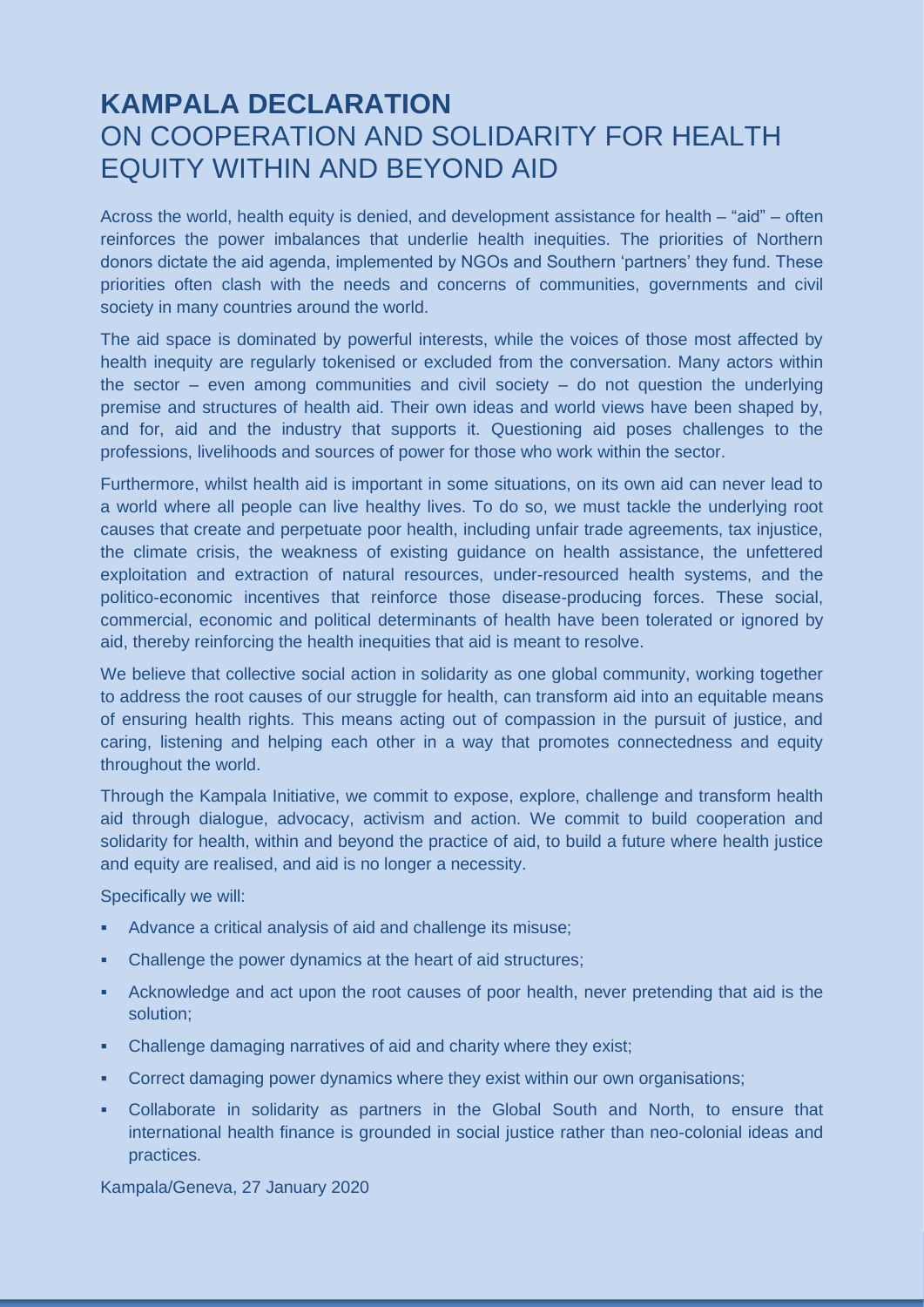### KAMPALA INITIATIVE AS A COMMUNITY

*The Kampala Initiative is set up and defined as "a democratic civil society space and structure of independent, critical-thinking activists and organizations across Southern and Northern boundaries. Within this space, the critique of aid shall lead to formulating, promoting, disseminating and seeking political traction for a new, broadly shared civil society narrative on cooperation and solidarity within and beyond aid." (ToR and guidelines for Kampala Initiative community tools)*

To keep the Kampala Initiative community and civil society space alive and active, we have created a number of community tools:

- "Beyond aid" mailing list as community forum
- Moderated thematic online discussions via the "Beyond Aid" mailing list
- Webinars series "Challenging the Realities of Aid"
- Protected spaces for informal or formal sub-teams

Three of these tools were put into practice. The **Beyond Aid** email group has primarily been used for announcements of upcoming webinars by the Steering Group or thematic working groups and related activities by Kampala Initiative (KI) members. **Webinars** have been used most frequently among all the tools, with nine webinars conducted, including the initial four webinars conducted as a lead up to the Kampala workshop. **Protected spaces** for sub-teams or working groups operate primarily through the task groups and webinars, including those hosted but not led by the Kampala Initiative. The moderated online thematic discussions have not been put into practice in the first year, largely due to the capacity of active members being absorbed in the other three tools.

The Kampala Initiative **Programme Group** was set up in March 2020 and was tasked with the oversight and management of the webinars and moderated online discussion functions. Initially, we created a set of guidelines on how to utilise and engage with these community tools which were uploaded to the Kampala Initiative website and disseminated amongst members. We then actively encouraged and invited Kampala Initiative members to submit their proposals for webinars or moderated discussion.

## **KAMPALA INITIATIVE** COMMUNITY **TOOLS**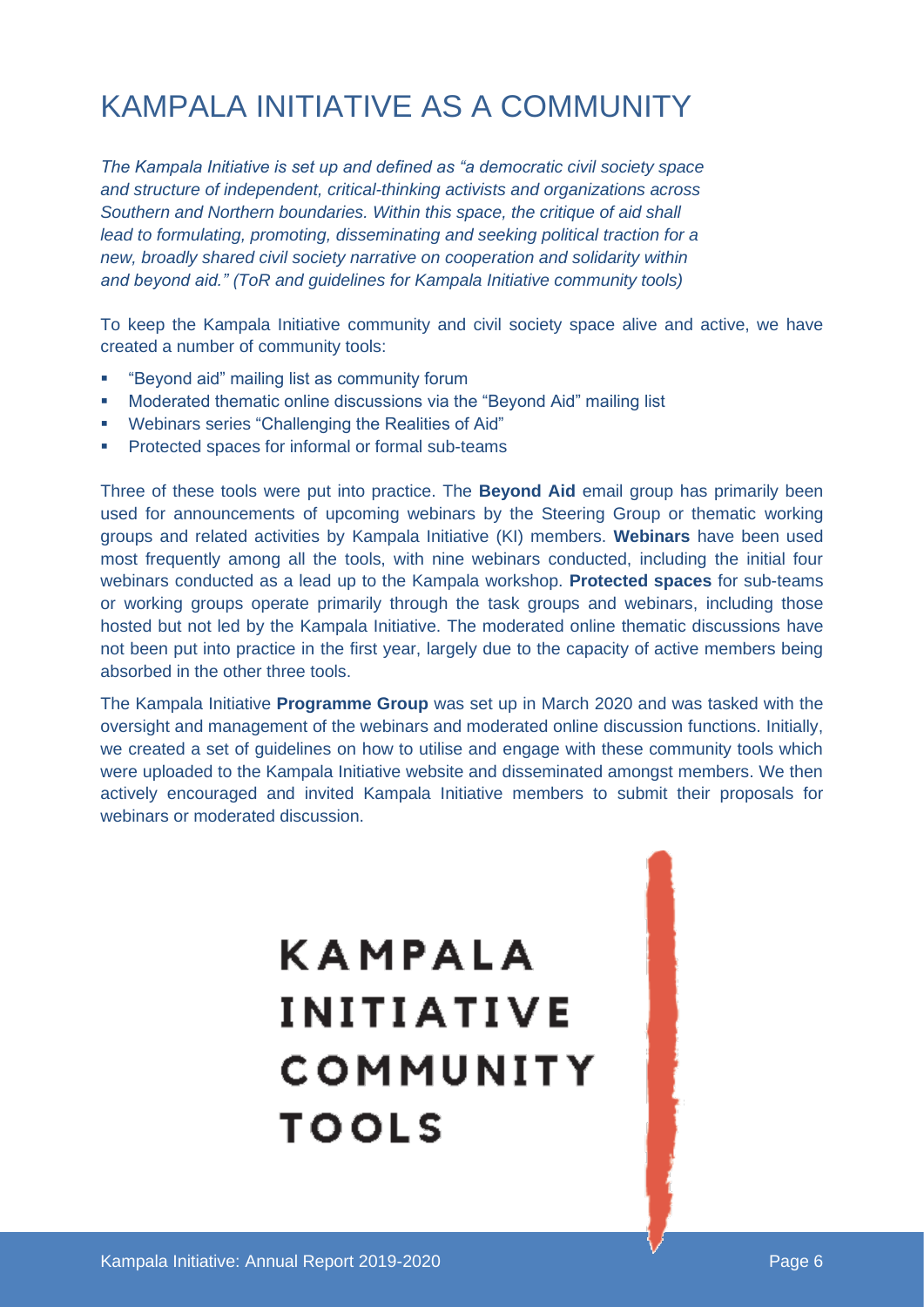#### **Series of Kampala Initiative webinars: "Challenging Realities of Aid"**

Before and after the Kampala workshop, we have run a series of well-attended, successful [webinars.](https://www.medicusmundi.org/kampalawebinars/) These have varied in topic and purpose, and contributed to the goals of the Kampala Initiative in multiple ways - some have focussed on information sharing or gathering feedback, others to build a shared consensus on a topic such as the "health aid" response to COVID-19 or what the future of "aid" should look like. Some of the webinars resulted in draft papers, notably the narrative of 'health aid' and feedback on the "National Health Advocacy Fund Partnership", which is still in its conceptualisation phase. A full list of Kampala Initiative [Webinars](https://www.medicusmundi.org/kampalawebinars/) is provided on the KI website.

The webinars have been a useful way of maintaining and supporting the Kampala Initiative work, and we are grateful to the members of the Kampala Initiative who co-organised and joined these sessions. Moving forward we would like to see the moderated discussion via the "Beyond Aid" mailing list utilised, and to explore ways of using the webinar space to motivate action and greater participation in the Kampala Initiative. We would also like to consult with Kampala Initiative members to understand what community functions would be most useful in this work.



### **NARRATIVES ABOUT AID AND CHARITY: HIGH TIME FOR "TRACK CHANGING"**

**ENGAGING & REVIEWING THE 'TRACK CHANGING** INITIATIVE' IDEAS ON HOW TO RECLAIM THE AID **NARRATIVE** 

KAMPALA INITIATIVE COOPERATION AND SOLIDARITY WITHIN AND BEYOND AID #BEYONDAID #KAMPALAINITIATIVE www.medicusmundi.org/kampalainitiative

#### KAMPALA INITIATIVE COOPERATION AND SOLIDARITY WITHIN AND BEYOND AID #BEYONDAID #KAMPALAINITIATIVE www.medicusmundi.org/kampalainitiative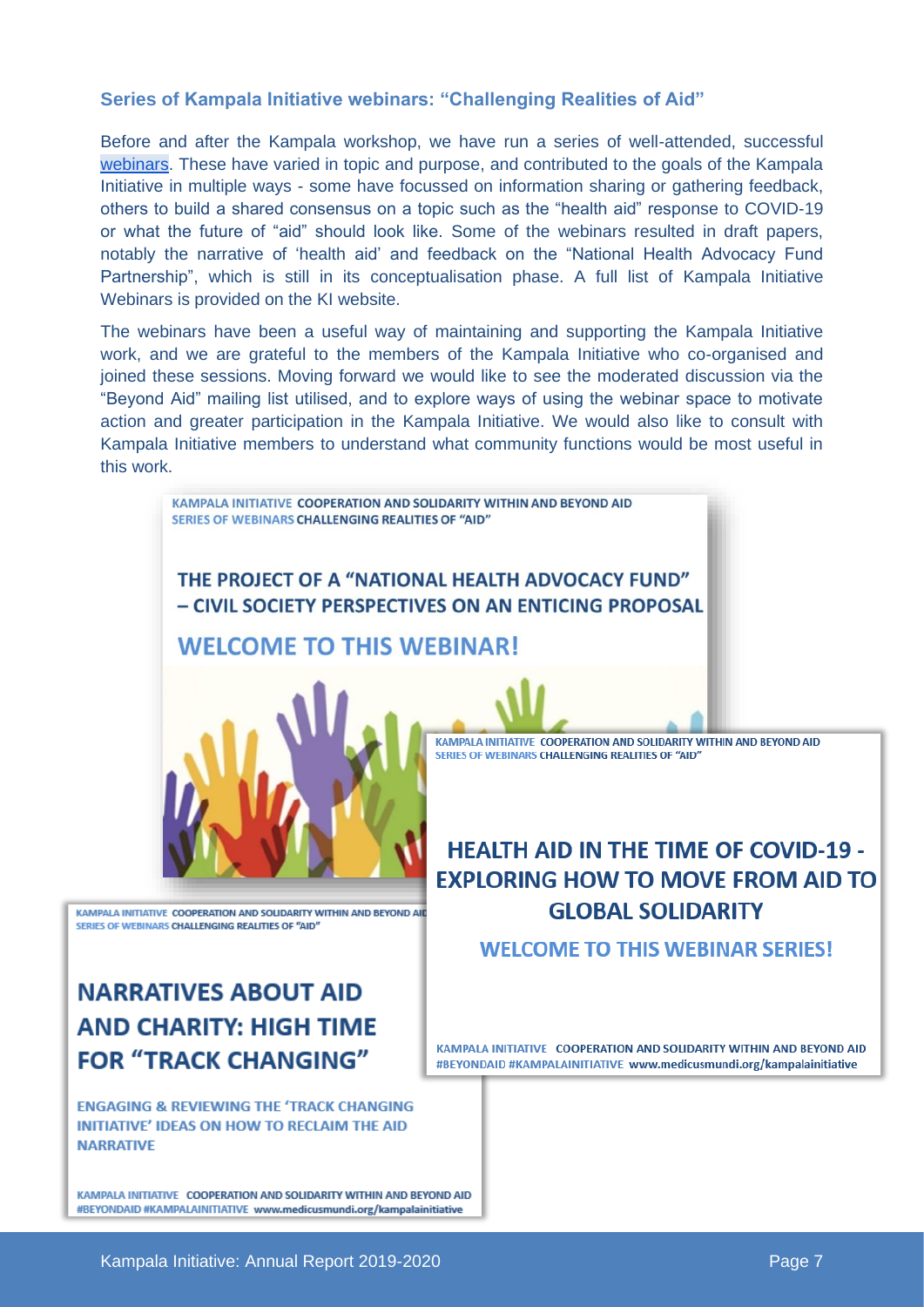### **KAMPALA INITIATIVETASKGROUPS**

*The transformation of the four thematic working groups established at the Kampala Workshop in 2019, and the launch of new formal "Kampala Initiative working groups" or process-oriented task groups, are particular efforts that can result from informal interaction and cooperation within the space provided by the Kampala Initiative. (Work Plan)*

Three out of the four thematic groups established in view of the Kampala workshop in November 2019 have since then been transformed into task groups of the Kampala Initiative. Each of them has a core team, a profile page on the KI website and an initial work plan. The following reports are provided by the group coordinators.

### TRACK CHANGING INITIATIVE

#### *Reclaiming the "aid narrative" and its power for the issue of social justice and global solidarity*

The [Track Changing Initiative \(TCI\)](https://www.medicusmundi.org/track-changing-initiative/) task group aims to provide a critical and global civil society perspective on the "aid narrative", and to look for more truthful alternatives to communicating poverty and poor health grounded in social justice and global solidarity.

The way development practitioners currently talk about issues of poverty, poor health and inequality within the "health aid" space is damaging and undermining our goals. The "aid narrative" - which tells us that poverty is natural, that it happens largely in the global south and that aid and charity are the "solutions" - is rooted in colonial discourse. It actively works to distract us from demanding action on the root causes of poverty and poor health - such as privatisation, tax injustice and unfair trade deals. In doing so, the narrative undermines global solidarity by reinforcing an "us and them" narrative, and it simply does not work as the general public are tired of receiving the same messages without change.

We therefore believe that changing our language is an important part of a wider movement for social and health justice. We have witnessed some groups around the world looking to create this shift - especially in the global north, however at the TCI we are concerned with ensuring that these shifts reflect the views of those most affected by the "aid narrative" and that these shifts overcome unbalanced power relations and tell the truth and poverty and poor health rather than presenting the current status quo through "rose-tinted glasses".

#### **The making of the group**

We first came together as a group ahead of the Kampala workshop to run a webinar in which we explored the issue of language in the health aid space. This is an issue that is being explored by one of our member organisations in the global north already, but we wanted to introduce the issue to a global audience to integrate diverse views and perspectives. At this initial webinar, we were able to set the scene on this issue and start to explore multiple perspectives on the damaging nature of the "aid narrative" as well as what alternatives could look like. We then met for two days at the Kampala workshop where we used the time to explore the issue at hand using creative and collaborative communication exercises. We also created a work plan to continue the work, and officially launched the ["Track Changing Initiative".](https://www.medicusmundi.org/track-changing-initiative/)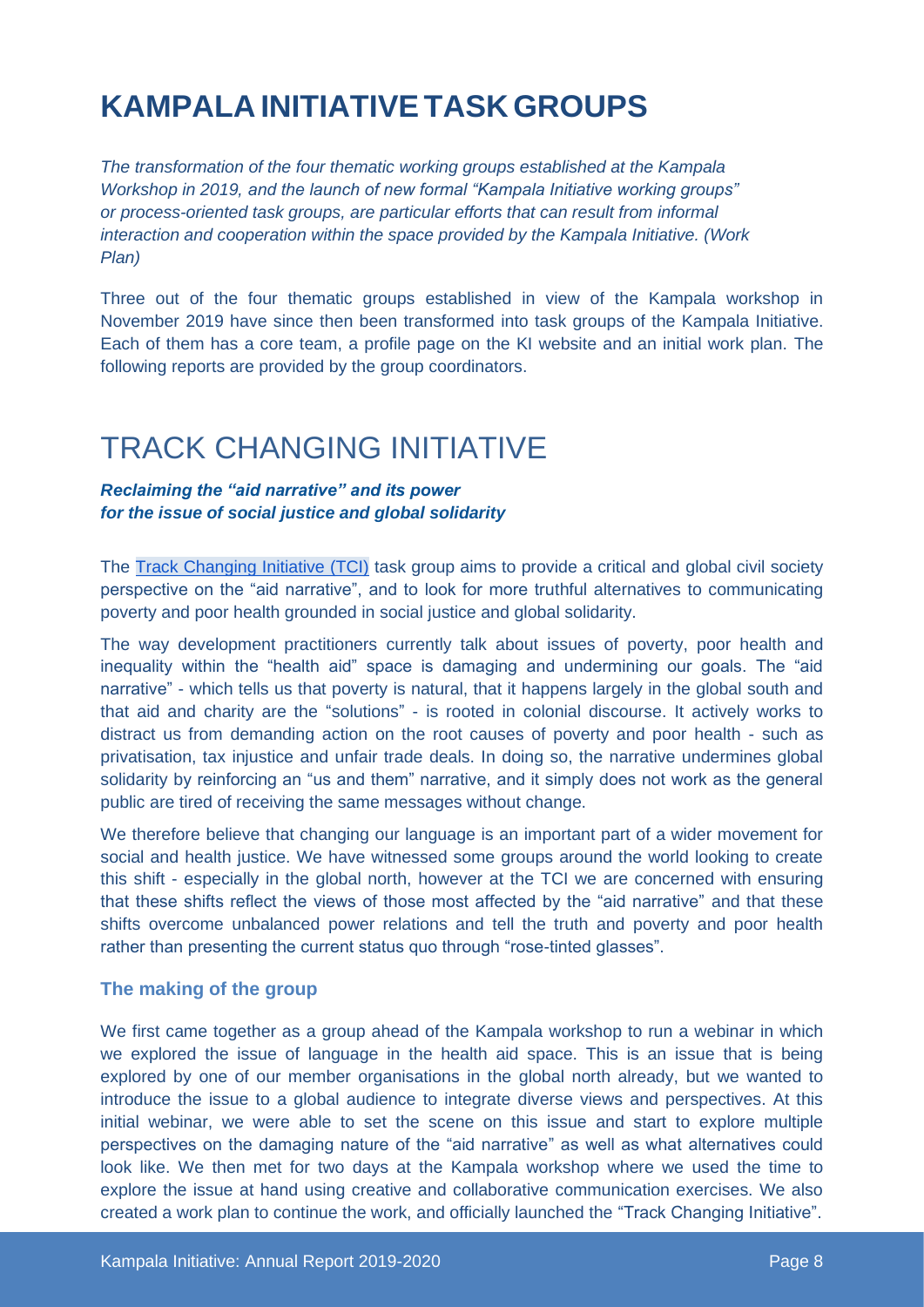Once back in our respective countries, we hosted a second webinar where the outcomes of the group in the Kampala workshop were presented to the wider Kampala Initiative community and feedback were received. We used the feedback to draft our Terms of Reference and finalise the work plan which is all available on the Kampala Initiative website. The work plan incorporates some areas of work that are led by the KI teams as well as some elements that are shared with KI member institutions. In May 2020 additional members of the Kampala Initiative community joined our work in the TCI.



As of October 2020, we are drafting an ongoing short report which will outline the importance and power of language in changing behaviour, what our proposed alternatives are and examples of what this could look like in practise. This will be translated into multiple languages including regional variants, and we are tentatively planning to publish it by the end of 2020.

In terms of impacts, the webinars organised by TCI have gathered more than 60 people who were engaged in learning more about the harm caused by the "aid narrative" and what alternatives could look like. The feedback we received from the webinars has also been instrumental in shaping our work moving forward - for example attendees asked questions about testing terminology, introduced new ideas for alternative terminology and different methods for circulating the importance of this topic (such as video rather than written word).

#### **Perspectives**

Since the launch of our task group, we have made progress on the work plan starting with developing a report that outlines the work of the TCI, why it is important and what we hope to achieve. We intend to use the document as a way of engaging other civil society actors on the importance of language in their work which is an important piece of the puzzle when it comes to social change.

We believe that shifting the language of "aid" and bringing in new conceptions is important, and it is also an ambitious task which will take time and commitment. We hope eventually to advocate that actors in the "health aid" space approach poverty, inequality and poor health in a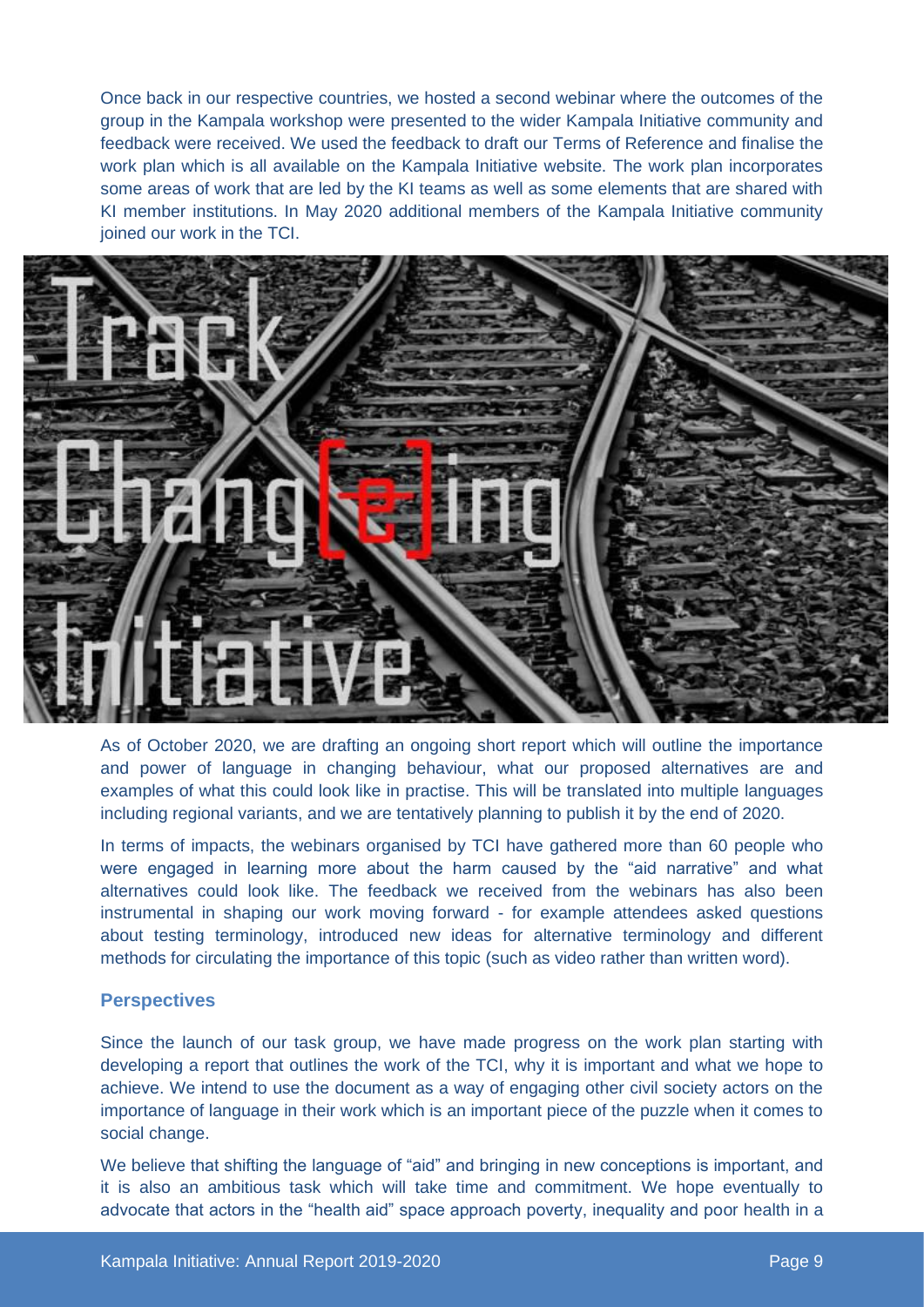different way that goes beyond aid with shifting language as one part of this advocacy. We are already seeing some positive shifts in some countries towards this new narrative; however, we are concerned with ensuring that these changes are rooted in real social change as opposed to tokenistic gestures and that the voices of those most affected by the "aid narrative" play a crucial role in shaping this change.

### WATCH THE GAP

*A critical civil society perspective on the development, potential impact and implementation of the 'Global Action Plan for Healthy Lives and Well-being for All'*

On 24 September 2019, at a side event to the UN High-Level Meeting on Universal Health Coverage, 12 multilateral health, development and humanitarian agencies launched a joint plan "to better support countries over the next 10 years to accelerate progress towards the healthrelated Sustainable Development Goals (SDGs)." Developed over 18 months, the "Global Action Plan for Healthy Lives and Well-being for All" (GAP) outlines how these agencies will "collaborate to be more efficient and provide more streamlined support to countries to deliver universal health coverage and achieve the health-related SDG targets." The 12 signatory agencies to the GAP are: Gavi, The GFF, the Global Fund, UNAIDS, UNDP, UNFPA, UNICEF, UNITAID, UN Women, World Bank Group, WFP and WHO. In September 2020, the GAP secretariat published a first progress report. Civil society is represented in the GAP with an own "accelerator" and related working group, and with a "Civil Society Advisory Group" (CSAG) hosted by CSEM. Both mechanisms are not well established, and the shortcomings of civil society engagement has been noted in the progress report - and confirmed to us by CSAG members.

#### **Watching the GAP**

At the Kampala workshop, the "GAP case" was dealt with by the thematic working group on "Aid supporting or distorting national Health Policies, Systems and Processes". The case was introduced to the group as follows: "The GAP has the potential to further strengthen the power of the big actors and distort national processes, structures and policies. The development of the GAP also shows the challenge of representation of civil society in global processes and the divergence of positions and interests within civil society." In its assessment of the case, the group agreed that various aspects of the GAP, its making and implementation deserve civil society attention, and they concluded to launch, as part of the Kampala Initiative and for an initial period of two years (2020-21), a "Watch the GAP" Task Group, with the following tasks:

- Critically analyse the "Global Action Plan for Healthy Lives and Well-Being for all" and follow its implementation and its political and practical implications from a civil society perspective, allowing debate and dissent.
- **•** Inform civil society and an interested audience about the GAP (webinars, publications).
- **•** Provide a platform for sharing and strategizing among civil society institutions following the GAP at national level (in various countries) and global level.
- To achieve these tasks: Interact with GAP representatives at all levels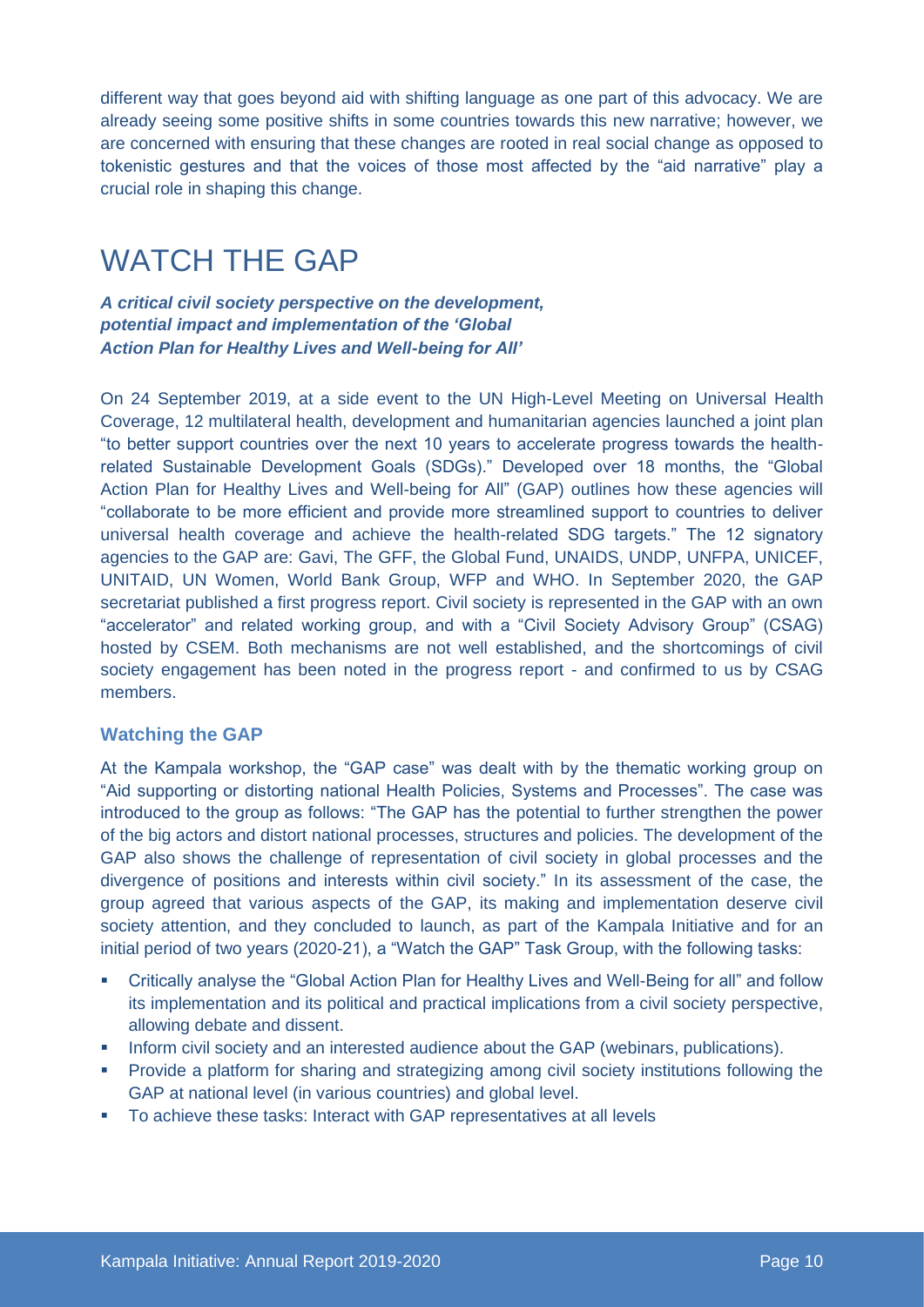Currently, the [Watch the GAP](https://www.medicusmundi.org/watch-the-gap/) task group is still a small and semi-formal team of only 5 people. In an intensive group work, we nevertheless succeeded to publish, in July 2020, the analytical paper "Watch the GAP! A critical civil society perspective on the development, potential impact and implementation of the 'Global Action Plan for Healthy Lives and Well-Being for All'".

Since then, the group that is currently coordinated by Wemos, was able to get into a conversation with the GAP secretariat and the civil society organizations in the "Civil Society Advisory Group" (CSAG) of the GAP, and, in collaboration with these partners, we agreed to have a webinar on the GAP in autumn 2020. This idea **Watch** then evolved to a plan of a series of webinars, in collaboration with other civil society actors.

Communications/social media activity is being done by each member's respective organization and personally, as the group does not have an official social media account but uses two Twitter hashtags: #KampalaInitiative and #BeyondAid. The group communicates on email via the "Beyond Aid" mailing list.

#### **Perspectives**

The work on the analytical paper has shown the advantages and limitations of working in a really small team. While our interaction was overall smooth and effective, we had to cope with the diversity of our personal and institutional approaches and with the limited capacities of all of us. For the finalization and publication of the analytical paper, we were happy to benefit from support provided by Wemos.

In September, we planned a webinar with the strong engagement of COPASAH as an important civil society actor outside our task group. We concluded to organize a mini-series of three webinars in cooperation with COPASAH and CSAG, which is an achievement in terms of alignment, collaboration and avoiding duplication.

We are aware of some challenges that we need to address strategically:

- There is complementarity of roles and effective interaction between civil society organizations "engaging with the GAP from the inside" (i.e., CSAG) and/or those critically monitoring this new initiative from the outside (Watch the GAP), but also a basic tension that is not addressed.
- **•** For those critically "watching the GAP": Shall different teams work in parallel or rather be integrated in a united task group within or outside the Kampala Initiative?
- **•** Our team does not include at the moment anyone operating in the countries where the GAP is being actively implemented. Would expanding the team be beneficial in this aspect?
- Related issues of branding/ownership, clout, capacities and funding, and process management.

the GAP!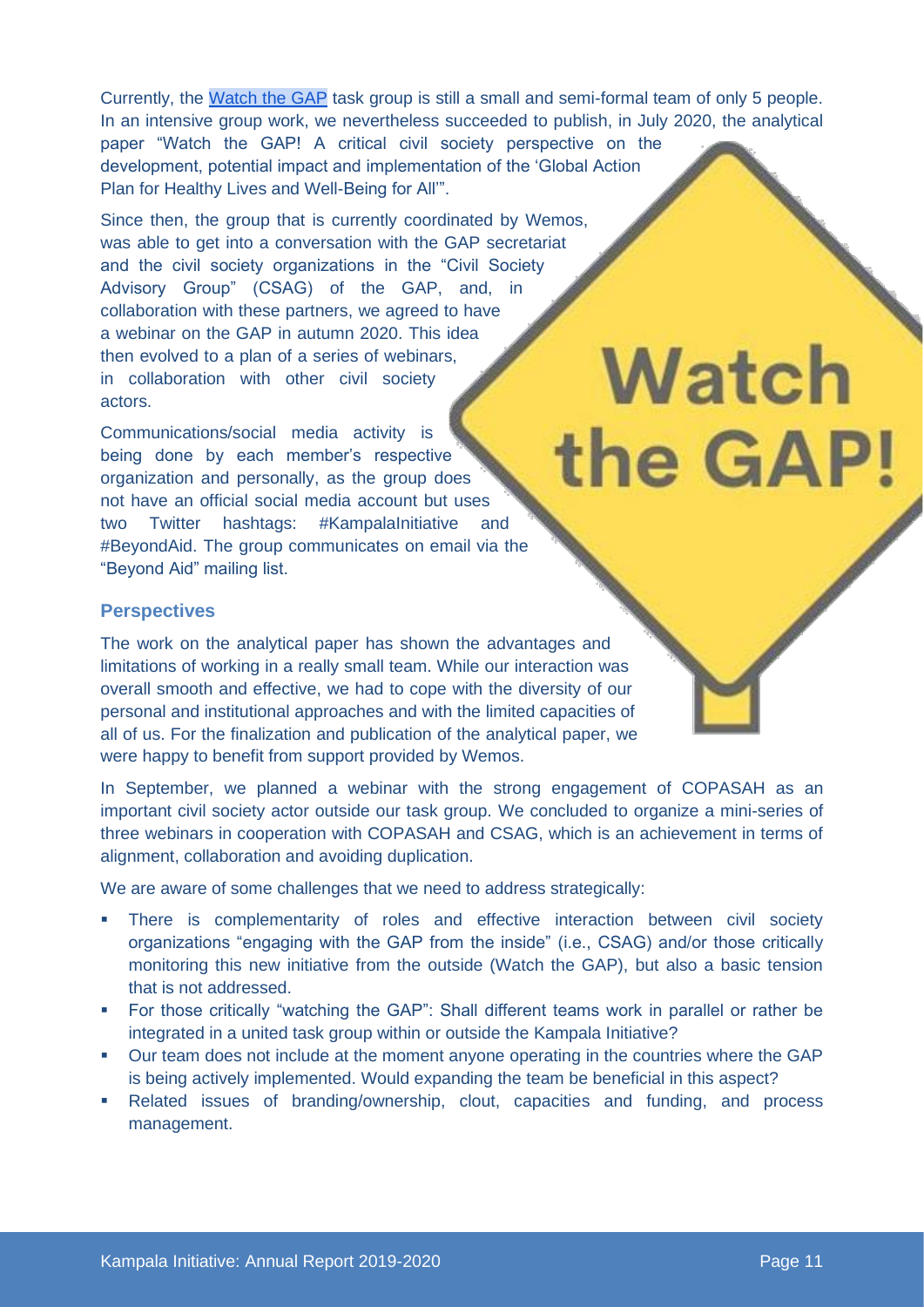### CHALLENGE PPPs

#### *Challenging the Role of the Private Sector in Global Health: A Civil Society perspective on Public Private Partnerships*

At the civil society workshop that took place in Kampala in November 2019, it was emphasized that the current Public Private Partnerships (PPPs) models posed major threats to the realization of Global health goals. It was agreed that there was a need to establish a working group to examine PPPs in health. The working group examining the PPP case agreed that various aspects in the narrative needed to be examined and further analysis prompted the group to call for civil society attention to challenging the Role of the Private Sector in Global Health.

PPPs emerged years ago and have been viewed as an important way to help developing country governments to raise resources to finance the realization of their country's development goals including the Sustainable Development Goals, among others. However, there are significant risks associated with partnerships between the public and private sector, especially due to the frequent imbalance of power and resources. Often PPP contracts are locked away from public scrutiny and democratic accountability despite the huge fiscal implications for nations. Additionally, PPPs are often driven by the interests and capabilities of partners and donors in the global north rather than specific national governments or other country-led groups.

Over the last couple of decades, we have seen several trends including an increased amount of aid being channelled into partnerships with the private sector, the construction of a narrative contributing to the normalization of the private sector operating in global health and the positioning of the private sector as a solution to key global health financing and delivery problems. Key global development actors and donors in the global north continue to promote PPPs to increase the involvement of the private sector in health and development, despite ambiguous and often negative evidence regarding the effectiveness, cost and equity implications of PPPs. We want to challenge this agenda and the increasing concentration of power amongst corporate bodies, and provide a counter narrative that highlights the importance of supporting publicly funded health systems and the fundamental right to health.

#### **The task group**

The [Challenge PPPs](https://www.medicusmundi.org/challenge-ppps/) task group has three main objectives: to challenge the narrative on PPPs and popularise an alternative model that could deliver on global health goal; to build CSOs & other stakeholders' capacity to engage on these issues; and to track other emerging distorting practices of aid and trade.

A first action by the task group was to develop a paper entitled "Challenging the Role of the Private Sector in Global Health: A Civil Society perspective on Public Private Partnerships in Health". The aim of the paper is to challenge the narrative around the value add of PPPs in health and primarily focuses on case studies on health PPPs in Africa. We began by mapping out key stakeholders and conducted a light 'literature review' looking at other relevant reports written by civil society. The group then began to map out a structure for the paper and provisionally identified some case studies to include.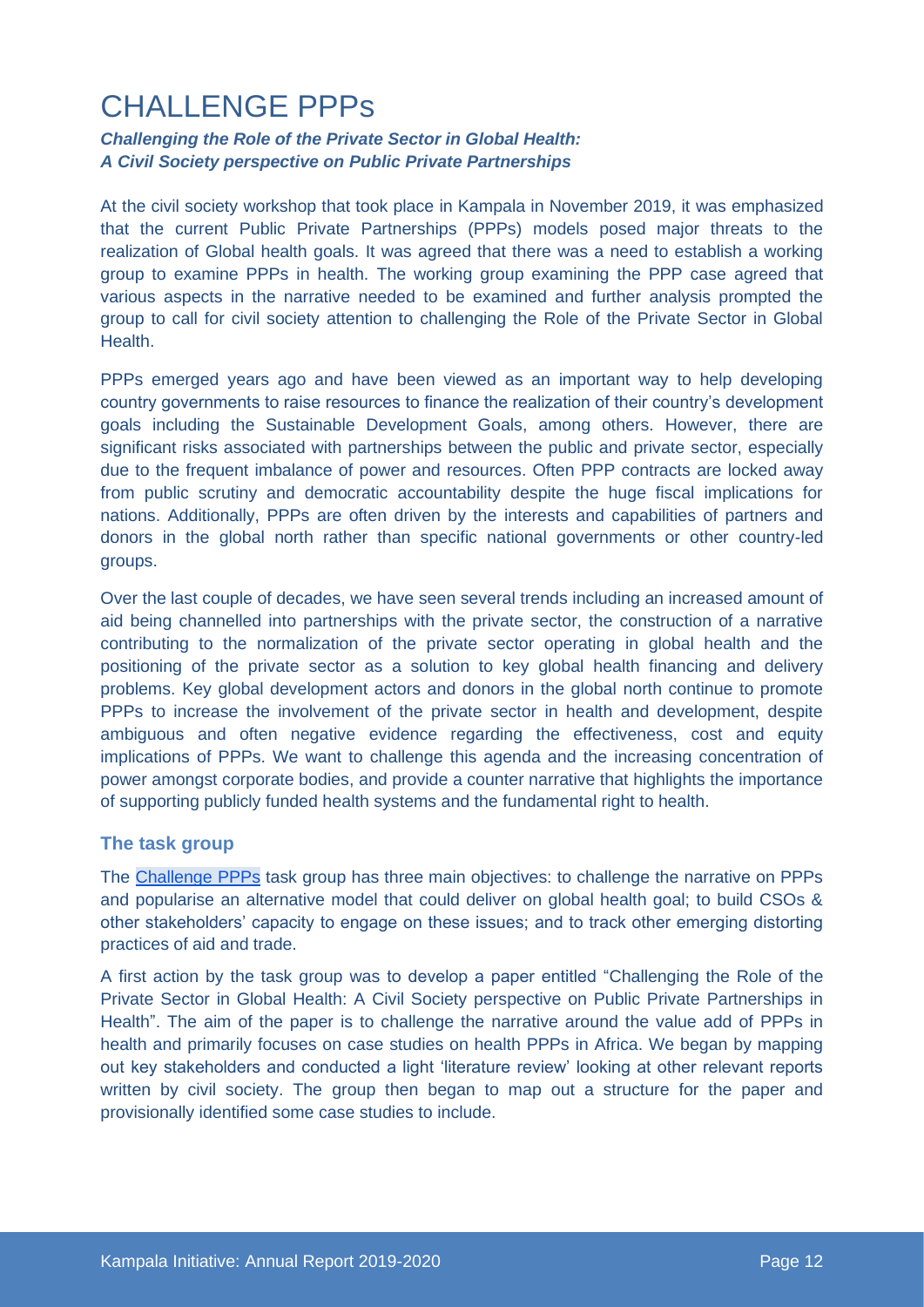Given the huge impact that Covid-19 has had across the globe it was agreed that we needed to reframe the paper to take into account the pandemic, e.g., referencing the impact of Covid-19 on global health systems and looking at how the private health sector is responding to the crisis. We reflected on the need to evaluate PPPs in the context of how they have reacted in the time of Covid (from what we know so far), given that health systems have become so much more vulnerable because of Covid-19, and that some PPPs and private facilities 'took cover' during this time.

We want to identify how much PPPs actually have been investing in health systems and what gaps has Covid shown us and how they have played out the Covid situation. We have since collated and mapped specific examples of how private for-profit health facilities have responded to Covid-19 and how they are or are not aligning to national public health responses, and we plan to incorporate this into the paper.

We also agreed that our conclusions of the paper should focus on the challenges that national governments need to address. The conclusion to this paper will inform the next steps we are looking at taking forward including a Kampala Initiative led webinar with experts to interrogate the PPP case studies that the paper will examine, and their effects on health systems in sub-Saharan Africa, and hopefully will entice other members of the Kampala Initiative to join the "Challenge PPPs" task team.

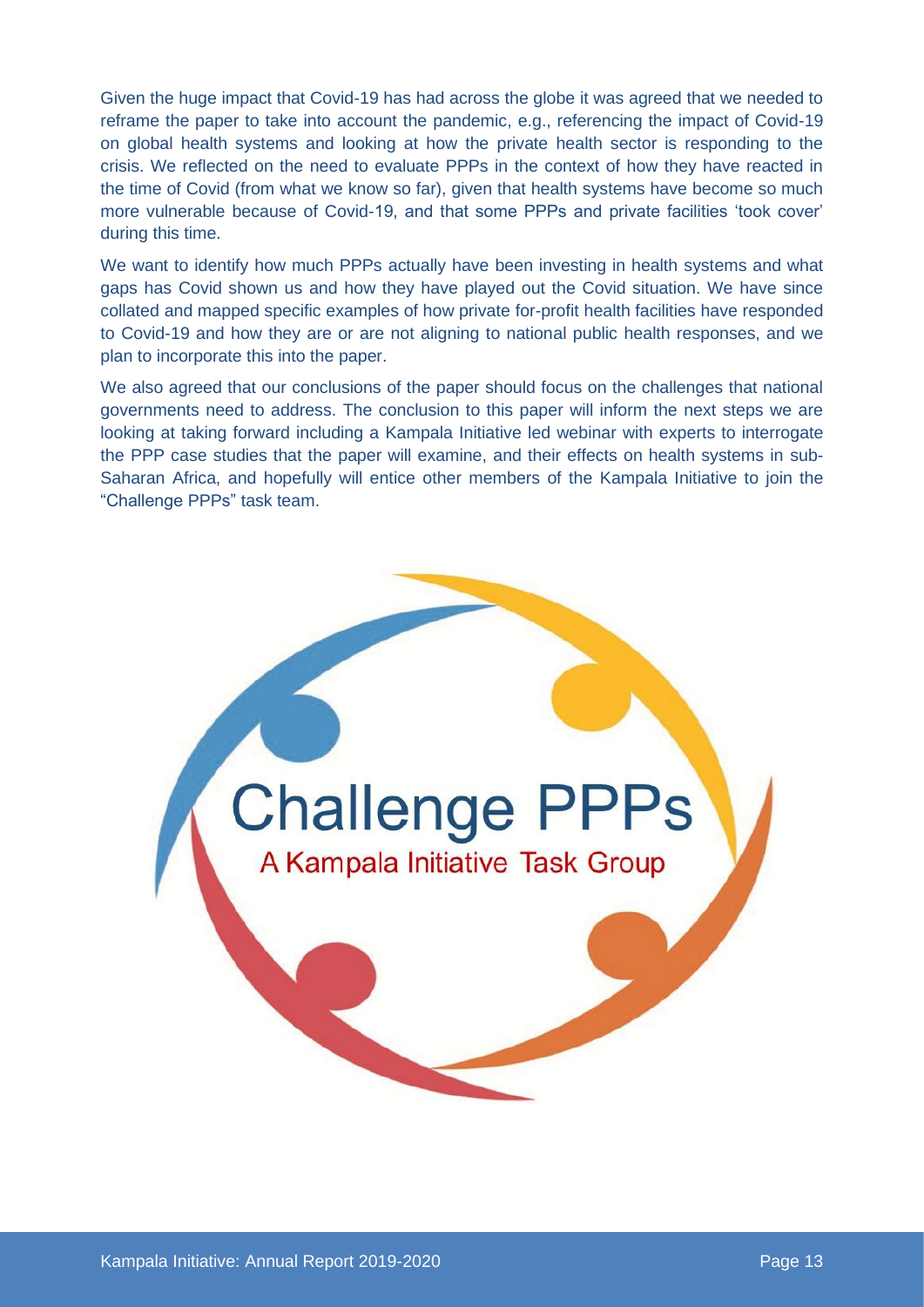### **GOVERNANCE OFTHE KAMPALA INITIATIVE**

*"To take up the ambition of the Kampala Initiative being a "democratic space", and knowing about the sensitivity of the power issue in convening civil society, some basic governance questions need to be answered and agreed on." (KI work plan)* 

From the outset, the Kampala Initiative aimed to be transparent to all interested in its work and accountable to its members, i.e., those who endorse the Kampala Declaration. This first annual report is one element in meeting those principles, as part of an ongoing process in the governance of the initiative as described below.

#### **Establishment and functioning of the KI Steering Group**

At the conclusion of the Kampala workshop in November 2019, the organizers conducted a debriefing and outlined next steps for the newly launched Kampala Initiative. This group evolved into the initial Steering Group (SG) for the KI, with a conscious focus on balance in gender and South-North representation alongside experience and commitment to ideas of the Kampala Declaration.

In early 2020, the Steering Group sought expressions of interest in joining the steering group and programme group from KI members on the "Beyond Aid" mailing list. Several members responded, resulting in additions to both of these groups as well as invitations to others to join the working groups. The Steering Group expects to reissue this call for participation in coming years, to renew itself and other KI functional groups, including the programme group, the task groups and potentially others.

#### **Current governance tools and their implementation**

As initial steps following the publication of the Kampala Declaration, the Steering Group prepared several guiding documents. These include the [Kampala Initiative Governance](https://docs.google.com/document/d/11_mh9LXOOQxttdU-N9mXL5zUeBTLrBRkTl7mNyztJaM/edit#heading=h.b7llmtrijmab)  [document](https://docs.google.com/document/d/11_mh9LXOOQxttdU-N9mXL5zUeBTLrBRkTl7mNyztJaM/edit#heading=h.b7llmtrijmab) and [Terms of Reference for Kampala Initiative community tools.](https://docs.google.com/document/d/1pYBhb1mcZxXURKSvHElPDUA8nV-cMy3KmJ4ogEUJzvM/edit) The KI governance document describes the idea of the KI as a 'non-institutional' civil society space that nevertheless has members, internal processes, co-hosting arrangements and a minimal management structure.

That management includes the Steering Group, the Programme Group and the three currently established task groups, with potential for additional groups (formal/informal working groups, country groups, etc.). The governance document describes the purpose, composition and relationships of these groups to each other, providing clarity and transparency about the working of the Initiative. The ToR for the KI community tools describes the purposes and uses of KI tools for communication and engagement. These are living documents, which provide for the formation of new working groups or country platforms, as and when those are ready.

The Kampala Initiative operates within the guidelines of its governance document, so as to meet its aims of openness, transparency and accountability. The governance document is open to revision based on changes in the initiative, and any such revision will be done openly and in consultation with the KI members. Management of the Initiative is led by a Steering Group, which supports the work of the Programme Group and the task groups. Membership remains open to all who endorse the Kampala Declaration. While new members have joined these groups, challenges remain in the lack of capacity to meet expected needs of the KI, including completion of a funding document and oversight of potentially new groups within the Initiative.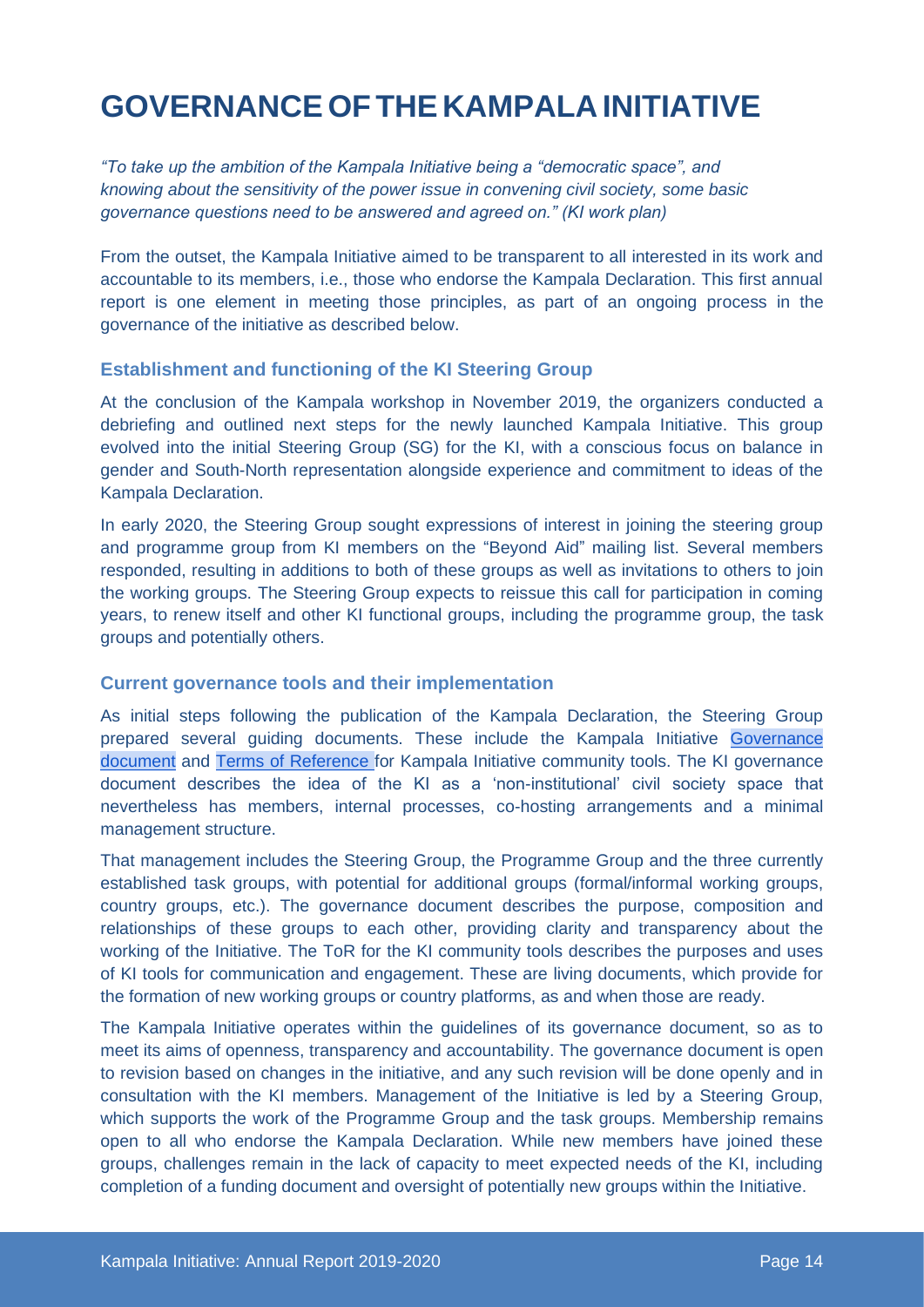### **FINANCING AND FUNDRAISING**

*"Undertake steps to financially sustain the KI based on a sound assessment of what activities need to be funded, how far we can rely on continued cash and in-kind contributions by members, and how to prevent dependency / donor drive and perverse incentives created through availability of funding etc. "(KI work plan)*

For the sustainability of the Kampala Initiative and its task groups, finances and capacities are an issue. The Steering Group addressed this issue on three occasions between March and June 2020. We "put the finances in the picture" based on a set of guiding questions:

- 1. What do we gain with having some funding, and what do we lose? How does it change the character of who we are?
- 2. How to prevent perverse incentives created through the availability of funding? How does money change the dynamics in the team?
- 3. What would we use the money for? Structures and activities that need to be funded in order to sustain them?
- 4. How far/long can we rely on continued in-kind contributions by some core members?
- 5. How to prevent dependency / donor drive?

In April, the Steering Group concluded a first discussion with stating that, being aware of the risks and potential side effects of "the money in the picture" of the Kampala Initiative, we would go for applying for "seed grant" by the philanthropic foundation that already had financially supported the Kampala workshop (grant to MMI) and flagged its availability to be approached again.

However, when we did so, the answer was negative, with regrets: "We had wished to be able to give some leeway to this dynamic and exciting initiative with a small grant. We remain hopeful that the Kampala Initiative can survive without financial support, or with the support of other funders.  $(...)$  Even without a grant, we surely hope to hear about the initiative again if/as it makes it to its future shape."

#### **State and perspectives**

With this new situation, perspectives for fundraising have become uncertain. We are aware that the Covid-19 pandemic makes it difficult to approach any funder with a proposal outside the emergency context. In addition, fundraising itself is quite an effort, and it was expected to be part of the mandate of a "proper" secretariat that we wanted to set up with the seed grant.

We currently struggle with insufficient capacity, skills and contacts to undertake a fundraising effort. So, we decided to first give priority to "doing things" as outlined in the work plan, showing output, and also get clearer about the mid-term perspectives (strategy) and institutional setup required and postpone fundraising to a later moment.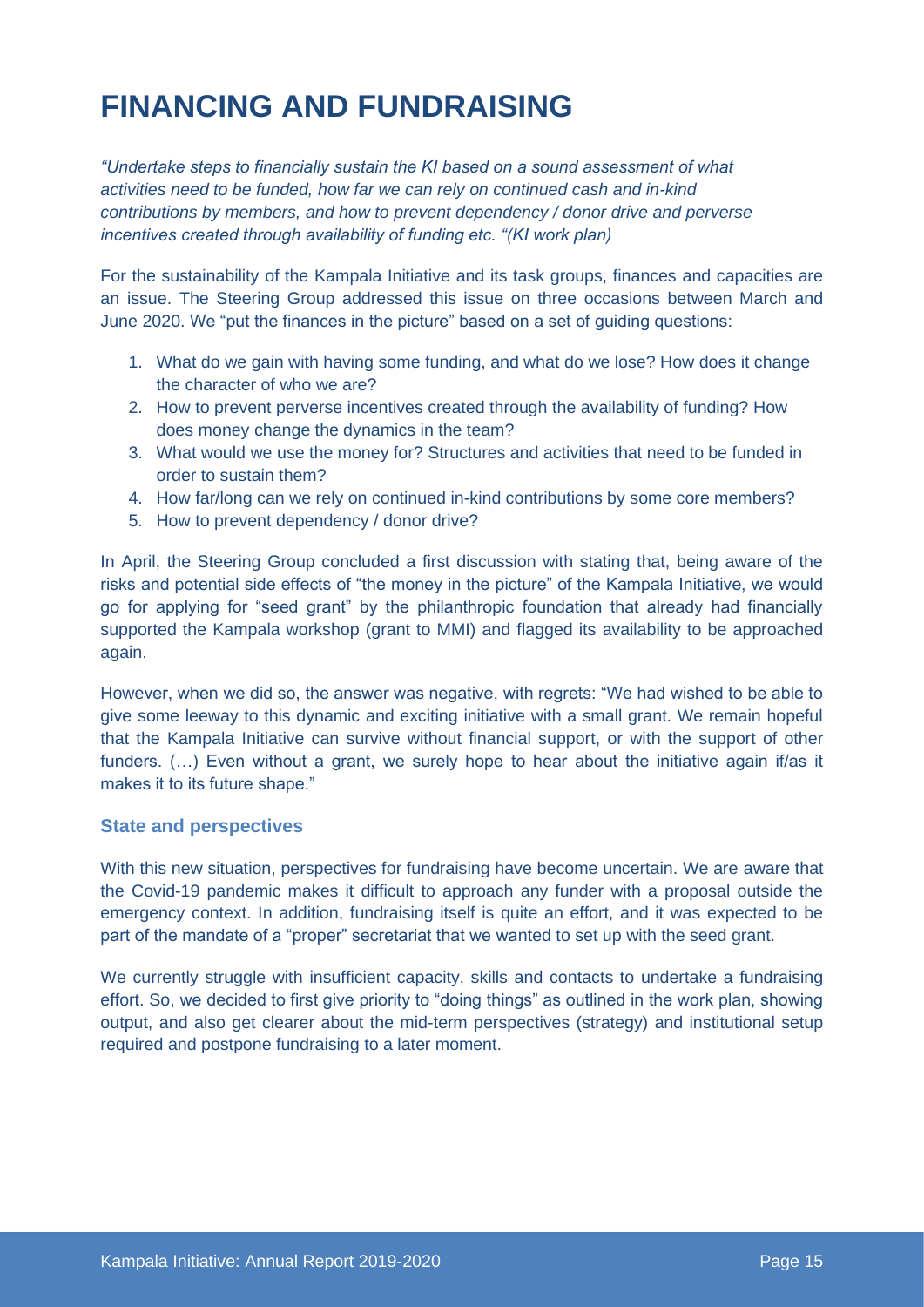### **KAMPALA INITIATIVE COUNTRY PLATFORMS**

*"Terms of Reference for KI country groups will be set up only if/once there is a concrete demand for such a country group. ... referring to the ToR of thematic groups as a starting*  point, but adding all the regulation needed to represent a 'KI group' at country level and in a *national dialogue on cooperation and solidarity within and beyond aid." (Governance document)*

In March 2020, a sub-team of the Steering Group drafted a model Terms of Reference for Kampala Initiative country platforms. The ToR allows interested country circles to set up activities in line with the objectives of the Kampala Initiative, and determine if the formalization of a "Kampala Initiative Country Platform" adds value to their already existing work.

#### **Initial explorations**

Colleagues in both Uganda and Malawi showed interest in taking part in the start-up model of country platforms but there is not yet a clear "go-ahead" nor a critical mass of capacity to set up and sustain a pilot country platform. The draft model ToR remain a work in progress and are not yet approved by the Steering Group. Key challenges experiences in these initial explorations are:

- **EXECT** Lack of funding to sustain a country platform has hampered that development specifically because of the need for dedicated, paid staff for relatively intensive work;
- **•** A clear vision of how the country platforms should be managed, their objectives and their relationship with the thematic task groups of the Kampala Initiative are not yet defined.

#### **Perspectives**

With strong interest among a few countries and a draft ToR for KI country groups, the idea will remain on the agenda for the Kampala Initiative, for potential piloting alongside work of the thematic task groups.

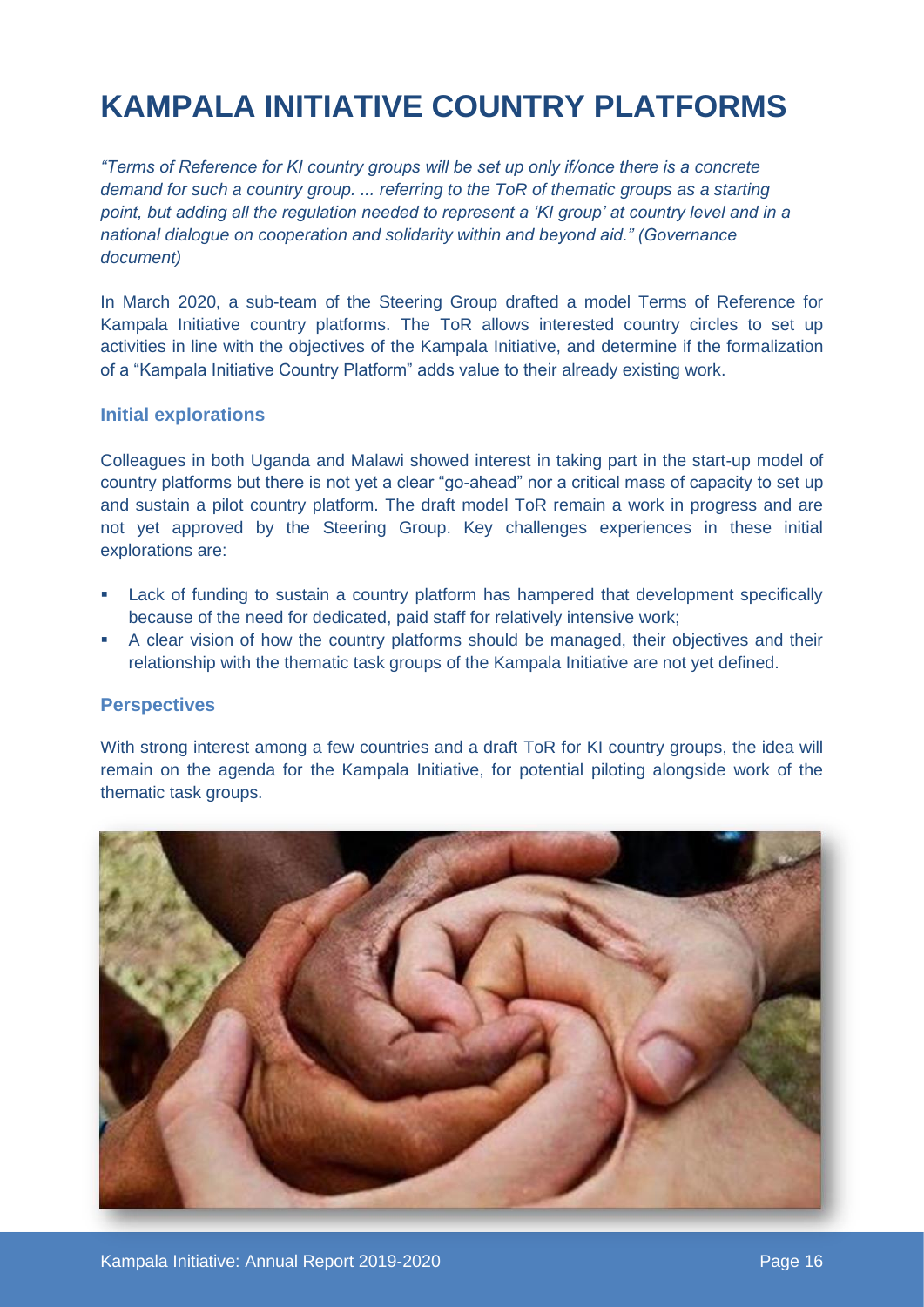### **OUTLOOK TO FUTURE PLANNING**

Looking back over its first year, the Kampala Initiative has made strides in many foundational levels, including publication of the **Kampala Declaration** as its foundational document, development of governance and community guidelines, and a steady stream of active members collaborating in structured groups. Relying on volunteer commitment and passion about the ideas and principles in the Kampala Declaration, the Initiative has advanced substantive discourse and wider awareness of the potential for transformation within and beyond aid.

The **webinar series** has been a clear demonstration of the value of a protected civil society space dedicated to explorations of alternatives to conventional health aid. The KI's current three **task groups** draw on critical analysis to focus on current, practical engagements related to PPPs, watching the GAP, and the global narrative on health development.

Among the challenges faced in the work in the Kampala Initiative are:

- **Time and resource limitations** moving slower than anticipated but still moving in the most part. One thematic working group, focused on creating space for civil society engagement in the Global Financing Facility, did not continue, both for capacity limits and for lack of clarity on its added value to other civil society efforts. We see this as a strength and demonstration of commitment to prioritising attention and work on those issues that we have been able to deliver despite these constraints.
- **Connection issues** reality of working internationally global south and global north issues!
- **Difficulty keeping the community engaged** and utilizing some of the community tools we would like to do some consultation with the wider community to explore in what ways we can make these tools as useful and inviting as possible, as well as how we can use the community space for action beyond discussion and debate.
- **COVID-19** led to different work priorities and urgent personal needs, but also opportunity as people are more willing to come online, and presents an important opportunity for reflection and change as "health aid" comes into a global spotlight.

Much remains to be done. In some respects, the KI has been perhaps too ambitious in its scope for the first year, particularly in putting forward community tools such as use of the Beyond Aid email group for a community forum or moderated discussions where the capacity to execute those has not followed. The concept of a Kampala Initiative country platform shows promise in theory but cannot yet come into practice. And, the lack of a sustainable resource model for the KI presents a long-term risk for the initiative and limits the extent to which many of its members can constructively engage, especially those in the Global South.

Having looked back, we are motivated and ready to walk ahead. Join us and help us to further shape our civil society space and community to promote

### **COOPERATION AND SOLIDARITY FOR HEALTH EQUITY WITHIN AND BEYOND AID**